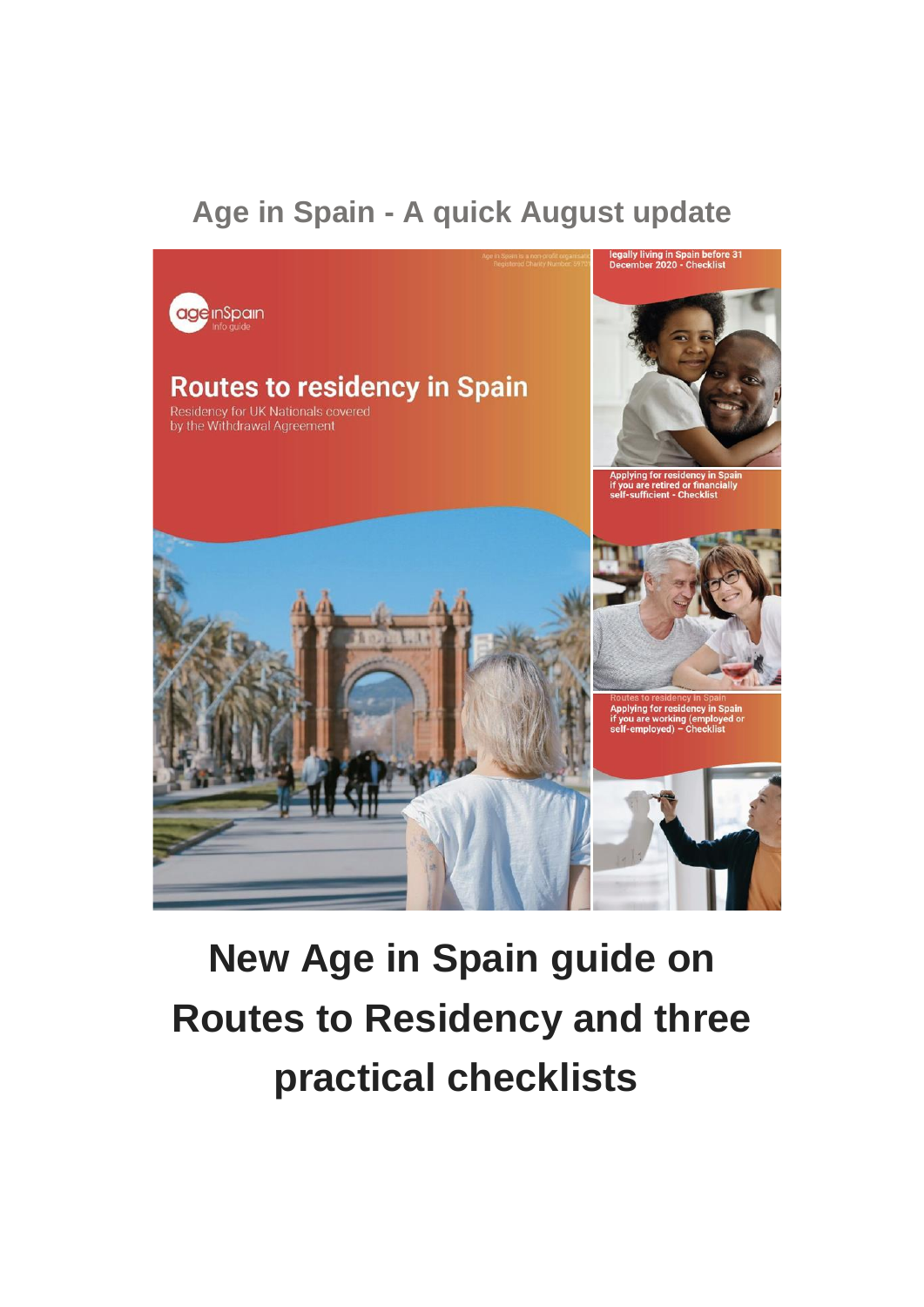*Age in Spain has published a Routes to [Residency](https://emea01.safelinks.protection.outlook.com/?url=https%3A%2F%2Fageinspain.us4.list-manage.com%2Ftrack%2Fclick%3Fu%3Db49fe9a7bb6dd3237cef76f16%26id%3D9c22c6076b%26e%3D8f5b935247&data=04%7C01%7C%7C5283f26bf6354abbaaa708d95bef358c%7C84df9e7fe9f640afb435aaaaaaaaaaaa%7C1%7C0%7C637641905221774532%7CUnknown%7CTWFpbGZsb3d8eyJWIjoiMC4wLjAwMDAiLCJQIjoiV2luMzIiLCJBTiI6Ik1haWwiLCJXVCI6Mn0%3D%7C1000&sdata=YQsj6K%2FCTslpXSOvsnhcNePUg1OTlkYfzEntrxDmDds%3D&reserved=0) guide that explains the key steps in the residency process and the different ways you can become legally resident in Spain under the terms of the Withdrawal Agreement following the UK´s exit from the European Union.*

*The main document is supported by the three practical [ch](https://emea01.safelinks.protection.outlook.com/?url=https%3A%2F%2Fageinspain.us4.list-manage.com%2Ftrack%2Fclick%3Fu%3Db49fe9a7bb6dd3237cef76f16%26id%3D022f575240%26e%3D8f5b935247&data=04%7C01%7C%7C5283f26bf6354abbaaa708d95bef358c%7C84df9e7fe9f640afb435aaaaaaaaaaaa%7C1%7C0%7C637641905221784497%7CUnknown%7CTWFpbGZsb3d8eyJWIjoiMC4wLjAwMDAiLCJQIjoiV2luMzIiLCJBTiI6Ik1haWwiLCJXVCI6Mn0%3D%7C1000&sdata=12n0dpmBa9cReItbclb%2BGDgZ%2BxZTGTun%2F1nYOlQSP50%3D&reserved=0)[ecklists](https://emea01.safelinks.protection.outlook.com/?url=https%3A%2F%2Fageinspain.us4.list-manage.com%2Ftrack%2Fclick%3Fu%3Db49fe9a7bb6dd3237cef76f16%26id%3D0489c1dbd7%26e%3D8f5b935247&data=04%7C01%7C%7C5283f26bf6354abbaaa708d95bef358c%7C84df9e7fe9f640afb435aaaaaaaaaaaa%7C1%7C0%7C637641905221784497%7CUnknown%7CTWFpbGZsb3d8eyJWIjoiMC4wLjAwMDAiLCJQIjoiV2luMzIiLCJBTiI6Ik1haWwiLCJXVCI6Mn0%3D%7C1000&sdata=YMF4DLop9OhI9CJ0eA8AVTtZZtmlownaKUEyTGhifPc%3D&reserved=0) which give more detail about the proof and documentation you need to provide at the first part of the residency process described earlier. The checklists cover:*

- *Applying for residency in Spain if you are working (employed or self-employed)*
- *Applying for residency in Spain if you are retired or financially self-sufficient*
- *Applying for residency as a relative of a UK National who was legally living in Spain before 31 December 2020*

*Download the Routes to Residency document and the checklists [here](https://emea01.safelinks.protection.outlook.com/?url=https%3A%2F%2Fageinspain.us4.list-manage.com%2Ftrack%2Fclick%3Fu%3Db49fe9a7bb6dd3237cef76f16%26id%3Dcb866479ba%26e%3D8f5b935247&data=04%7C01%7C%7C5283f26bf6354abbaaa708d95bef358c%7C84df9e7fe9f640afb435aaaaaaaaaaaa%7C1%7C0%7C637641905221784497%7CUnknown%7CTWFpbGZsb3d8eyJWIjoiMC4wLjAwMDAiLCJQIjoiV2luMzIiLCJBTiI6Ik1haWwiLCJXVCI6Mn0%3D%7C1000&sdata=2LlA4f963xepcbkIrdyZaxi3b7Kw0RHO4tuOXdwrBME%3D&reserved=0)*

**Guide and [Checklists](https://emea01.safelinks.protection.outlook.com/?url=https%3A%2F%2Fageinspain.us4.list-manage.com%2Ftrack%2Fclick%3Fu%3Db49fe9a7bb6dd3237cef76f16%26id%3De3a074f53d%26e%3D8f5b935247&data=04%7C01%7C%7C5283f26bf6354abbaaa708d95bef358c%7C84df9e7fe9f640afb435aaaaaaaaaaaa%7C1%7C0%7C637641905221794445%7CUnknown%7CTWFpbGZsb3d8eyJWIjoiMC4wLjAwMDAiLCJQIjoiV2luMzIiLCJBTiI6Ik1haWwiLCJXVCI6Mn0%3D%7C1000&sdata=pVSp6MaP%2BXD16PoDJRgnjTmRxMZW%2F6oxbo9I6sl5bQM%3D&reserved=0)**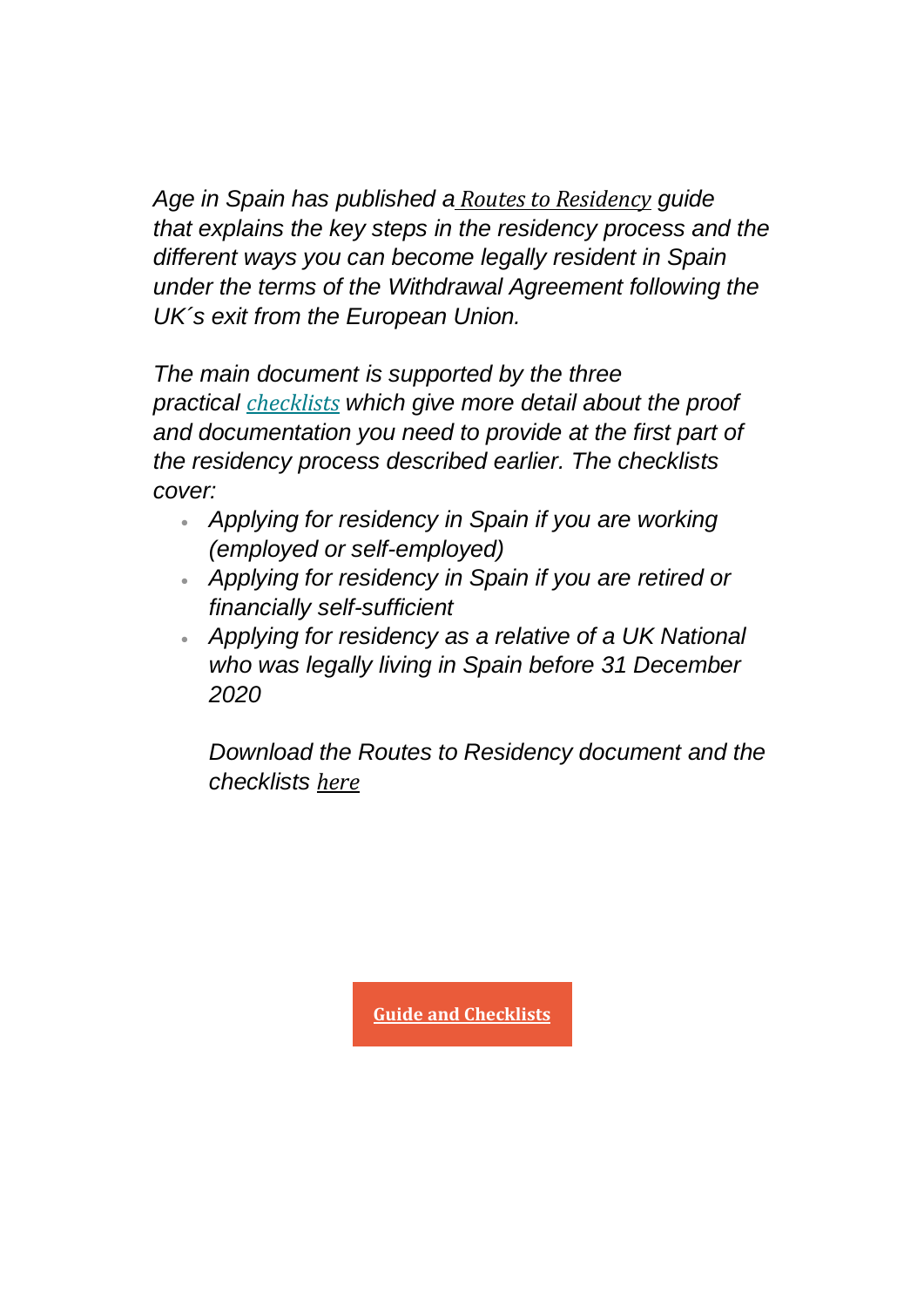## **Become an Age in Spain Casework Volunteer**



*Age in Spain is looking for Casework Volunteers in the following areas: Alicante, Almeria, the Balearic Islands, Murcia and the Canary Islands.*

*Our Casework Service helps people to access appropriate services and supports them to lead fuller lives as actively engaged citizens in Spain. When we receive a request for help sometimes information alone is not enough. That's when we ask a Casework [Volunteer](https://emea01.safelinks.protection.outlook.com/?url=https%3A%2F%2Fageinspain.us4.list-manage.com%2Ftrack%2Fclick%3Fu%3Db49fe9a7bb6dd3237cef76f16%26id%3D055f3f7fd1%26e%3D8f5b935247&data=04%7C01%7C%7C5283f26bf6354abbaaa708d95bef358c%7C84df9e7fe9f640afb435aaaaaaaaaaaa%7C1%7C0%7C637641905221804409%7CUnknown%7CTWFpbGZsb3d8eyJWIjoiMC4wLjAwMDAiLCJQIjoiV2luMzIiLCJBTiI6Ik1haWwiLCJXVCI6Mn0%3D%7C1000&sdata=FdjCQFsOoMcPj1le%2FaRwwumR6AfVGB7oawYPSLe1Ixc%3D&reserved=0) to visit the client to gather information about their situation so that we can identify the services and support that will help resolve their problems.*

*Read more about the role and apply to be a [casework](https://emea01.safelinks.protection.outlook.com/?url=https%3A%2F%2Fageinspain.us4.list-manage.com%2Ftrack%2Fclick%3Fu%3Db49fe9a7bb6dd3237cef76f16%26id%3D68cf4757d2%26e%3D8f5b935247&data=04%7C01%7C%7C5283f26bf6354abbaaa708d95bef358c%7C84df9e7fe9f640afb435aaaaaaaaaaaa%7C1%7C0%7C637641905221804409%7CUnknown%7CTWFpbGZsb3d8eyJWIjoiMC4wLjAwMDAiLCJQIjoiV2luMzIiLCJBTiI6Ik1haWwiLCJXVCI6Mn0%3D%7C1000&sdata=DS8yhUMGMGNqjVIAfAtnJTP9VqtN1F849TsMhSXGII0%3D&reserved=0) [voluntee](https://emea01.safelinks.protection.outlook.com/?url=https%3A%2F%2Fageinspain.us4.list-manage.com%2Ftrack%2Fclick%3Fu%3Db49fe9a7bb6dd3237cef76f16%26id%3D68cf4757d2%26e%3D8f5b935247&data=04%7C01%7C%7C5283f26bf6354abbaaa708d95bef358c%7C84df9e7fe9f640afb435aaaaaaaaaaaa%7C1%7C0%7C637641905221804409%7CUnknown%7CTWFpbGZsb3d8eyJWIjoiMC4wLjAwMDAiLCJQIjoiV2luMzIiLCJBTiI6Ik1haWwiLCJXVCI6Mn0%3D%7C1000&sdata=DS8yhUMGMGNqjVIAfAtnJTP9VqtN1F849TsMhSXGII0%3D&reserved=0)r below.*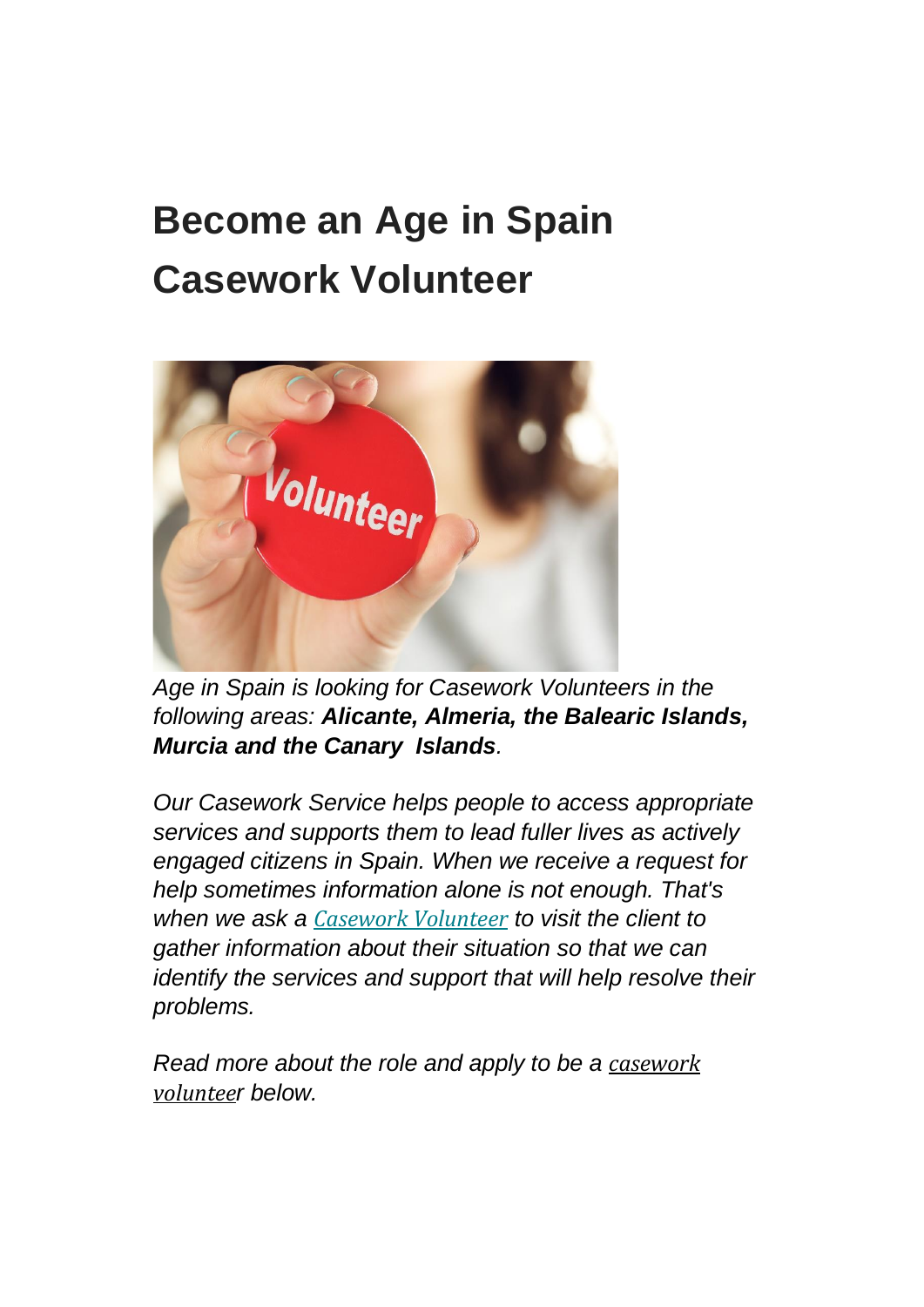### **Casework [Volunteer](https://emea01.safelinks.protection.outlook.com/?url=https%3A%2F%2Fageinspain.us4.list-manage.com%2Ftrack%2Fclick%3Fu%3Db49fe9a7bb6dd3237cef76f16%26id%3D2c20f6e047%26e%3D8f5b935247&data=04%7C01%7C%7C5283f26bf6354abbaaa708d95bef358c%7C84df9e7fe9f640afb435aaaaaaaaaaaa%7C1%7C0%7C637641905221814365%7CUnknown%7CTWFpbGZsb3d8eyJWIjoiMC4wLjAwMDAiLCJQIjoiV2luMzIiLCJBTiI6Ik1haWwiLCJXVCI6Mn0%3D%7C1000&sdata=sdG7J69OpqNVDQ0ocscxKLfkIghsHDqdsjSaesgPEvA%3D&reserved=0)**

#### **Our regular newsletter**

The next bi-monthly Age in Spain newsletter will be sent out in September 2021. If you have suggestions of things to include (or want to contribute something yourself) then we would love to hear from you.

Contact as at [media@ageinspain.org](mailto:media@ageinspain.org?subject=Newsletter%20Content%20Suggestions&body=Please%20pass%20on%20the%20following%20suggestion%20for%20the%20Age%20in%20Spain%20newsletter%3A)



Did you know that Age in Spain provides many kinds of support including:

Information to people growing older in Spain

Help in dealing with health, care and financial problems

Assisting older people who face losing their independence or going through major change.

Feel free to get in touch with us at any time. We are here to help.